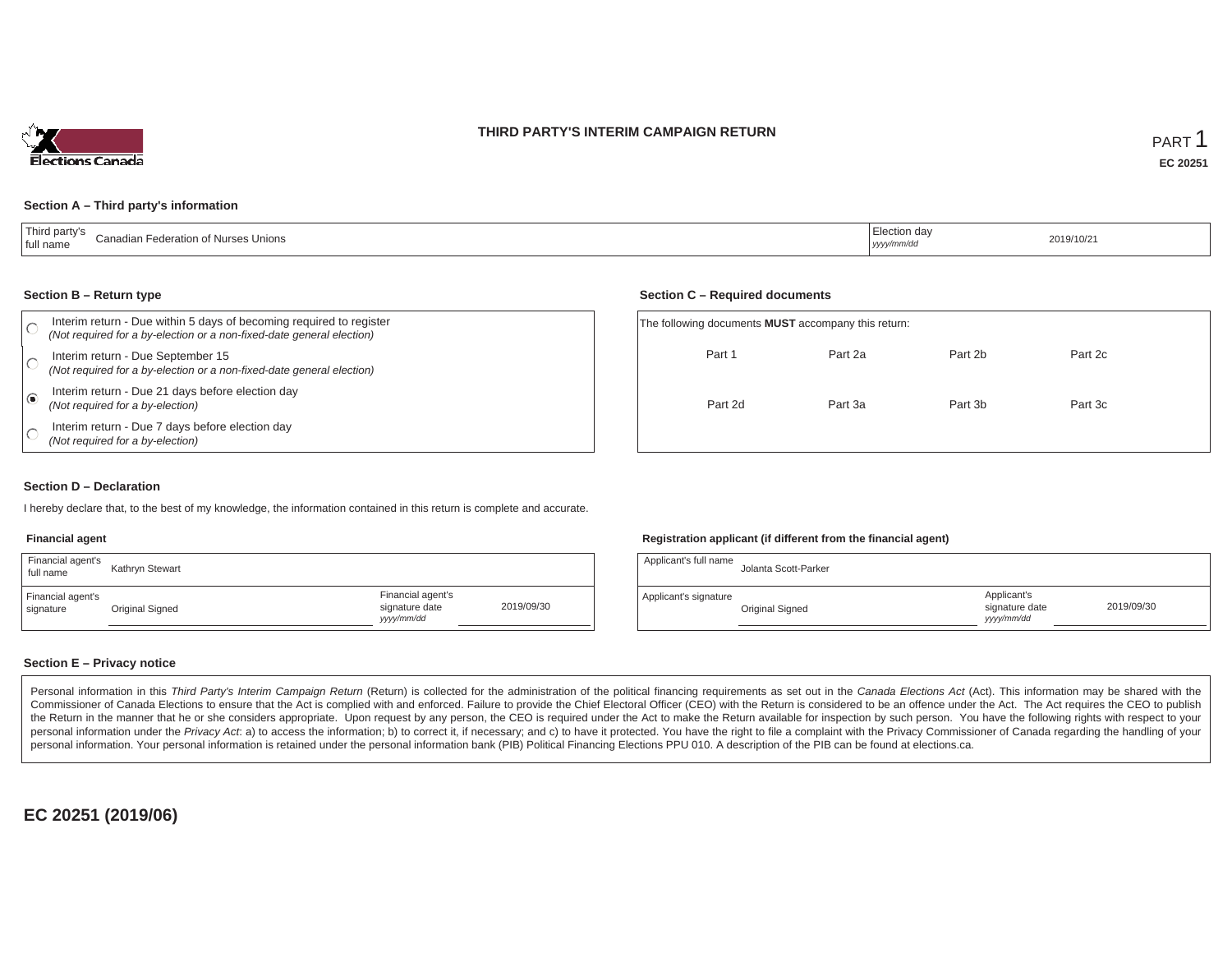

## **THIRD PARTY'S INTERIM CAMPAIGN RETURN THIRD PARTY'S INTERIM CAMPAIGN RETURN<br>Statement of monetary contributions received PART 2a**

| No.            | Full name                                                                         | <b>Street</b><br>no. | <b>Street</b> | Apt. | City     | Prov./<br>Terr. | Postal<br>code | Date<br>received<br>yyyy/mm/dd                                                 | Individual | Business /<br>Commercial<br>organization | Government | <b>Trade union</b> | Corporation<br>without share<br>capital | Unincorporated<br>organization or<br>association |
|----------------|-----------------------------------------------------------------------------------|----------------------|---------------|------|----------|-----------------|----------------|--------------------------------------------------------------------------------|------------|------------------------------------------|------------|--------------------|-----------------------------------------|--------------------------------------------------|
|                |                                                                                   |                      |               |      |          |                 |                |                                                                                | \$         | \$                                       | \$         | \$                 | \$                                      | \$                                               |
| $\overline{1}$ | United Nurses of Alberta                                                          |                      |               |      | Edmonton | AB              | <b>T5K 0C7</b> | 2019/07/02                                                                     |            |                                          |            | 100,000.00         |                                         |                                                  |
| $\overline{2}$ | Saskatchewan Nurses of Unions                                                     |                      |               |      | Regina   | <b>SK</b>       | S4R 1A6        | 2019/07/04                                                                     |            |                                          |            | 10,000.00          |                                         |                                                  |
|                |                                                                                   |                      |               |      |          |                 |                |                                                                                |            |                                          |            |                    |                                         |                                                  |
|                |                                                                                   |                      |               |      |          |                 |                |                                                                                |            |                                          |            |                    |                                         |                                                  |
|                |                                                                                   |                      |               |      |          |                 |                |                                                                                |            |                                          |            |                    |                                         |                                                  |
|                |                                                                                   |                      |               |      |          |                 |                |                                                                                |            |                                          |            |                    |                                         |                                                  |
|                |                                                                                   |                      |               |      |          |                 |                |                                                                                |            |                                          |            |                    |                                         |                                                  |
|                |                                                                                   |                      |               |      |          |                 |                |                                                                                |            |                                          |            |                    |                                         |                                                  |
|                |                                                                                   |                      |               |      |          |                 |                |                                                                                |            |                                          |            |                    |                                         |                                                  |
|                |                                                                                   |                      |               |      |          |                 |                |                                                                                |            |                                          |            |                    |                                         |                                                  |
|                |                                                                                   |                      |               |      |          |                 |                |                                                                                |            |                                          |            |                    |                                         |                                                  |
|                |                                                                                   |                      |               |      |          |                 |                |                                                                                |            |                                          |            |                    |                                         |                                                  |
|                |                                                                                   |                      |               |      |          |                 |                |                                                                                |            |                                          |            |                    |                                         |                                                  |
|                |                                                                                   |                      |               |      |          |                 |                |                                                                                |            |                                          |            |                    |                                         |                                                  |
|                |                                                                                   |                      |               |      |          |                 |                | Totals carried forward from previous page \$                                   | 0.00       | 0.00                                     | 0.00       | 0.00               | 0.00                                    | 0.00                                             |
|                |                                                                                   |                      |               |      |          |                 |                | Total amount of monetary contributions by contributors who gave over \$200 (A) | 0.00       | 0.00                                     | 0.00       | 110,000.00         | 0.00                                    | 0.00                                             |
|                |                                                                                   |                      |               |      |          |                 |                | Number of contributors who gave over \$200                                     | $\Omega$   | -ol                                      | $\Omega$   | $\overline{2}$     | $\mathbf 0$                             | $\mathbf 0$                                      |
|                | Total amount of monetary contributions by contributors who gave \$200 or less (B) |                      |               |      |          |                 |                |                                                                                | 0.00       | 0.00                                     | 0.00       | 0.00               | 0.00                                    | 0.00                                             |
|                |                                                                                   |                      |               |      |          |                 |                | Number of contributors who gave \$200 or less                                  | $\Omega$   | <sup>0</sup>                             |            |                    | $\overline{0}$                          | $\Omega$                                         |
|                |                                                                                   |                      |               |      |          |                 |                | Total amount of all monetary contributions (A+B)                               | 0.00       | 0.00                                     | 0.00       | 110,000.00         | 0.00                                    | 0.00                                             |
|                |                                                                                   |                      |               |      |          |                 |                | Number of contributors who gave monetary contributions                         | $\Omega$   | $\Omega$                                 |            |                    | $\overline{0}$                          | $\Omega$                                         |
|                |                                                                                   |                      |               |      |          |                 |                |                                                                                |            |                                          |            |                    |                                         |                                                  |

| Thirc<br>party | i Nurses Unions<br>елеганог | 2019/10/2<br>,,,,, | Page<br>וש |
|----------------|-----------------------------|--------------------|------------|
|----------------|-----------------------------|--------------------|------------|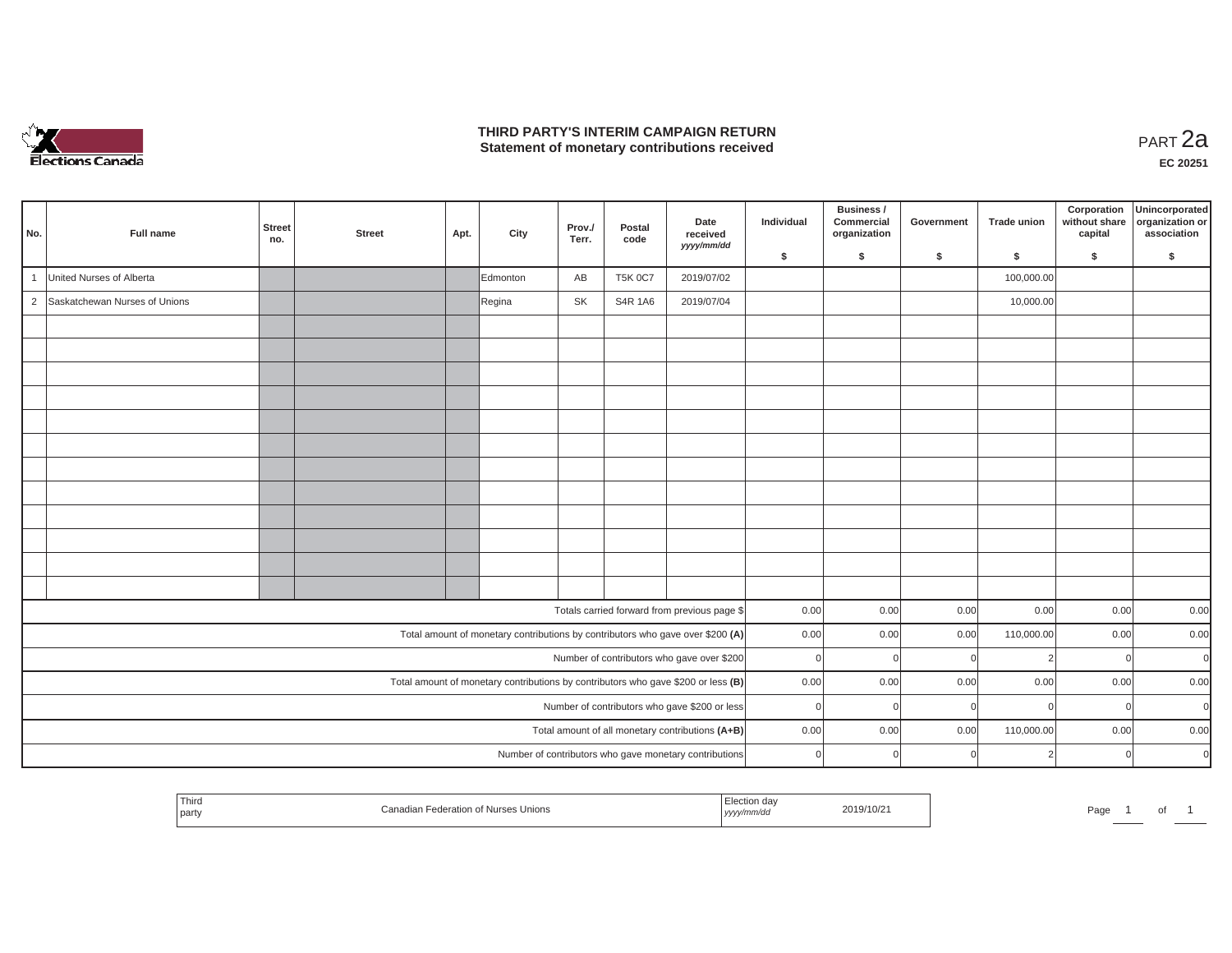

## **THIRD PARTY'S INTERIM CAMPAIGN RETURN**  THIRD PARTY'S INTERIM CAMPAIGN RETURN<br>Statement of non-monetary contributions received<br>**PART 2**b

**EC 20251**

| No.            | Full name                                                                             | <b>Street</b><br>no. | <b>Street</b> | Apt. | City       | Prov./<br>Terr. | Postal<br>code | Date<br>received<br>yyyy/mm/dd                                                     | Individual | Business /<br>Commercial<br>organization | Government | <b>Trade union</b> | Corporation<br>without share<br>capital | Unincorporated<br>organization or<br>association |
|----------------|---------------------------------------------------------------------------------------|----------------------|---------------|------|------------|-----------------|----------------|------------------------------------------------------------------------------------|------------|------------------------------------------|------------|--------------------|-----------------------------------------|--------------------------------------------------|
|                |                                                                                       |                      |               |      |            |                 |                |                                                                                    | \$         | \$                                       | \$         | S.                 | \$                                      | S.                                               |
|                | Nova Scotia Nurses Union                                                              |                      |               |      | Dartmouth  | <b>NS</b>       | <b>B3B 0A7</b> | 2019/09/26                                                                         |            |                                          |            | 28,086.24          |                                         |                                                  |
| $\overline{c}$ | Registered Nurses Union of NL                                                         |                      |               |      | St. John's | <b>NL</b>       | A1A 5A1        | 2019/09/26                                                                         |            |                                          |            | 6,733.80           |                                         |                                                  |
|                |                                                                                       |                      |               |      |            |                 |                |                                                                                    |            |                                          |            |                    |                                         |                                                  |
|                |                                                                                       |                      |               |      |            |                 |                |                                                                                    |            |                                          |            |                    |                                         |                                                  |
|                |                                                                                       |                      |               |      |            |                 |                |                                                                                    |            |                                          |            |                    |                                         |                                                  |
|                |                                                                                       |                      |               |      |            |                 |                |                                                                                    |            |                                          |            |                    |                                         |                                                  |
|                |                                                                                       |                      |               |      |            |                 |                |                                                                                    |            |                                          |            |                    |                                         |                                                  |
|                |                                                                                       |                      |               |      |            |                 |                |                                                                                    |            |                                          |            |                    |                                         |                                                  |
|                |                                                                                       |                      |               |      |            |                 |                |                                                                                    |            |                                          |            |                    |                                         |                                                  |
|                |                                                                                       |                      |               |      |            |                 |                |                                                                                    |            |                                          |            |                    |                                         |                                                  |
|                |                                                                                       |                      |               |      |            |                 |                |                                                                                    |            |                                          |            |                    |                                         |                                                  |
|                |                                                                                       |                      |               |      |            |                 |                |                                                                                    |            |                                          |            |                    |                                         |                                                  |
|                |                                                                                       |                      |               |      |            |                 |                |                                                                                    |            |                                          |            |                    |                                         |                                                  |
|                |                                                                                       |                      |               |      |            |                 |                |                                                                                    |            |                                          |            |                    |                                         |                                                  |
|                |                                                                                       |                      |               |      |            |                 |                | Totals carried forward from previous page \$                                       | 0.00       | 0.00                                     | 0.00       | 0.00               | 0.00                                    | 0.00                                             |
|                |                                                                                       |                      |               |      |            |                 |                | Total amount of non-monetary contributions by contributors who gave over \$200 (A) | 0.00       | 0.00                                     | 0.00       | 34,820.04          | 0.00                                    | 0.00                                             |
|                |                                                                                       |                      |               |      |            |                 |                | Number of contributors who gave over \$200                                         | $\Omega$   | $\Omega$                                 |            |                    | $\mathbf 0$                             | $\mathbf{0}$                                     |
|                | Total amount of non-monetary contributions by contributors who gave \$200 or less (B) |                      |               |      |            |                 |                |                                                                                    | 0.00       | 0.00                                     | 0.00       | 0.00               | 0.00                                    | 0.00                                             |
|                |                                                                                       |                      |               |      |            |                 |                | Number of contributors who gave \$200 or less                                      | $\Omega$   | $\Omega$                                 |            |                    | $\overline{0}$                          | $\Omega$                                         |
|                |                                                                                       |                      |               |      |            |                 |                | Total amount of all non-monetary contributions (A+B)                               | 0.00       | 0.00                                     | 0.00       | 34,820.04          | 0.00                                    | 0.00                                             |
|                |                                                                                       |                      |               |      |            |                 |                | Number of contributors who gave non-monetary contributions                         | $\Omega$   | $\Omega$                                 |            |                    | $\Omega$                                | $\Omega$                                         |

|  | Third<br>party | -odorotion<br>of Nurses<br>Unions<br>יבמרי | .<br>уууу, | 2019/10/21<br>the contract of the contract of the contract of the contract of the contract of the contract of the contract of | Page |  | $\sim$<br>ັບເ |  |
|--|----------------|--------------------------------------------|------------|-------------------------------------------------------------------------------------------------------------------------------|------|--|---------------|--|
|--|----------------|--------------------------------------------|------------|-------------------------------------------------------------------------------------------------------------------------------|------|--|---------------|--|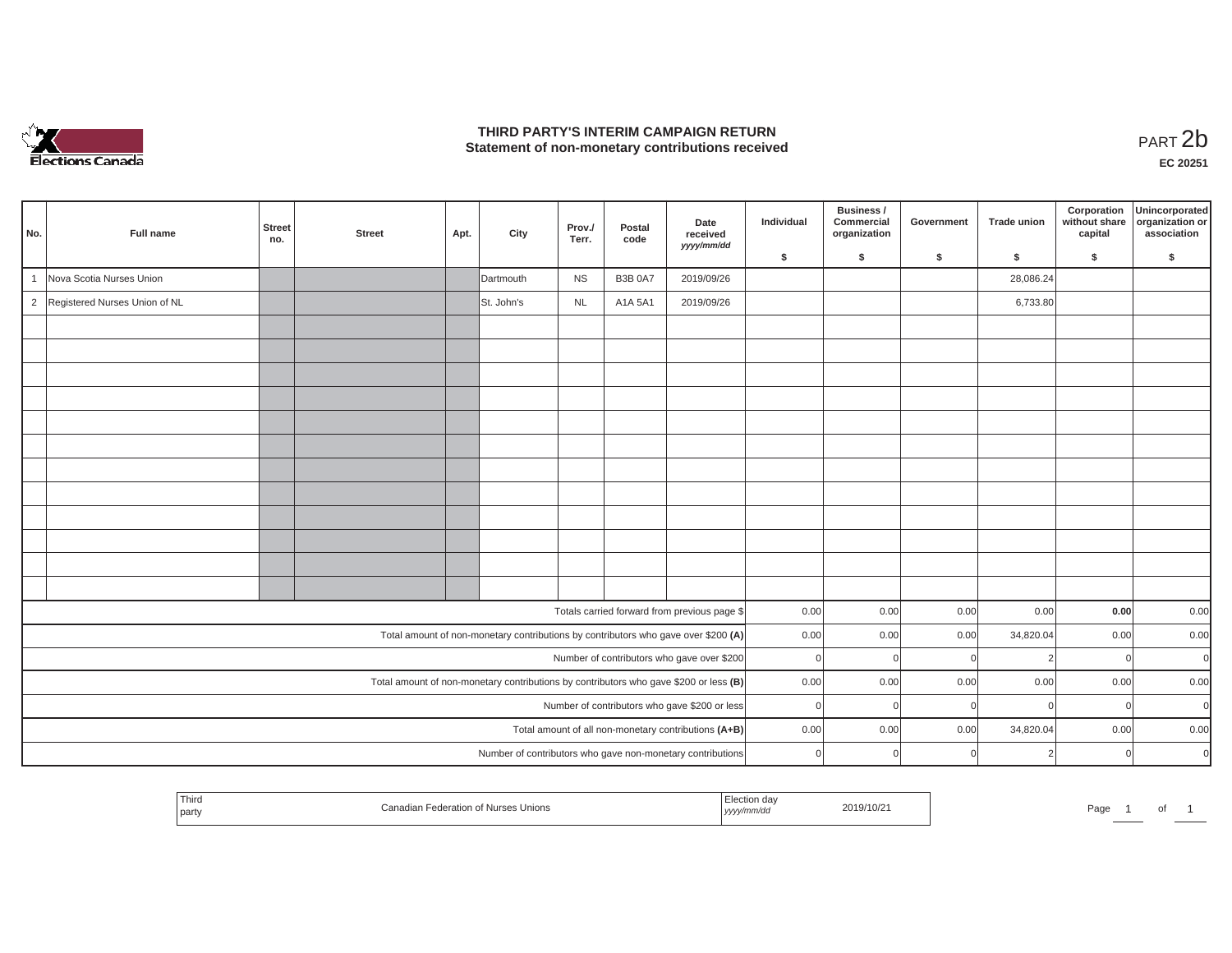

## **THIRD PARTY'S INTERIM CAMPAIGN RETURN**  RD PARTY'S INTERIM CAMPAIGN RETURN<br>Statement of operating loans received **PART 2c**

**EC 20251**

L.

|                                           |           |               |        |      |      |                 |                |                                                                 |            | Business /                 |            |             | Corporation | Unincorporated                               |
|-------------------------------------------|-----------|---------------|--------|------|------|-----------------|----------------|-----------------------------------------------------------------|------------|----------------------------|------------|-------------|-------------|----------------------------------------------|
| No.                                       | Full name | Street<br>no. | Street | Apt. | City | Prov./<br>Terr. | Postal<br>code | Date<br>received<br>yyyy/mm/dd                                  | Individual | Commercial<br>organization | Government | Trade union | capital     | without share organization or<br>association |
|                                           |           |               |        |      |      |                 |                |                                                                 | \$         | \$                         | \$         | \$          | \$          | \$                                           |
|                                           |           |               |        |      |      |                 |                |                                                                 |            |                            |            |             |             |                                              |
|                                           |           |               |        |      |      |                 |                |                                                                 |            |                            |            |             |             |                                              |
|                                           |           |               |        |      |      |                 |                |                                                                 |            |                            |            |             |             |                                              |
|                                           |           |               |        |      |      |                 |                |                                                                 |            |                            |            |             |             |                                              |
|                                           |           |               |        |      |      |                 |                |                                                                 |            |                            |            |             |             |                                              |
|                                           |           |               |        |      |      |                 |                |                                                                 |            |                            |            |             |             |                                              |
|                                           |           |               |        |      |      |                 |                |                                                                 |            |                            |            |             |             |                                              |
|                                           |           |               |        |      |      |                 |                |                                                                 |            |                            |            |             |             |                                              |
|                                           |           |               |        |      |      |                 |                |                                                                 |            |                            |            |             |             |                                              |
|                                           |           |               |        |      |      |                 |                |                                                                 |            |                            |            |             |             |                                              |
|                                           |           |               |        |      |      |                 |                |                                                                 |            |                            |            |             |             |                                              |
|                                           |           |               |        |      |      |                 |                |                                                                 |            |                            |            |             |             |                                              |
|                                           |           |               |        |      |      |                 |                |                                                                 |            |                            |            |             |             |                                              |
|                                           |           |               |        |      |      |                 |                |                                                                 |            |                            |            |             |             |                                              |
|                                           |           |               |        |      |      |                 |                |                                                                 |            |                            |            |             |             |                                              |
|                                           |           |               |        |      |      |                 |                | Totals carried forward from previous page \$                    |            |                            |            |             |             |                                              |
|                                           |           |               |        |      |      |                 |                | Total amount of loans by lenders who provided over \$200 (A)    |            |                            |            |             |             |                                              |
| Number of lenders who provided over \$200 |           |               |        |      |      |                 |                |                                                                 |            |                            |            |             |             |                                              |
|                                           |           |               |        |      |      |                 |                | Total amount of loans by lenders who provided \$200 or less (B) |            |                            |            |             |             |                                              |
|                                           |           |               |        |      |      |                 |                | Number of lenders who provided \$200 or less                    |            |                            |            |             |             |                                              |
|                                           |           |               |        |      |      |                 |                | Total amount of all loans (A+B)                                 | 0.00       | 0.00                       | 0.00       | 0.00        | 0.00        | 0.00                                         |
|                                           |           |               |        |      |      |                 |                | Number of all lenders who provided loans                        |            |                            |            |             |             |                                              |

| Third   |                                          | :lection day         |                  |           |
|---------|------------------------------------------|----------------------|------------------|-----------|
|         |                                          |                      | 2019/10/21       |           |
| ' partv | ederation<br>: Nurses Unions<br>Canadiar | $\cdots$<br>yyyymmuu | <b>SOLANDRIA</b> | Page<br>ັ |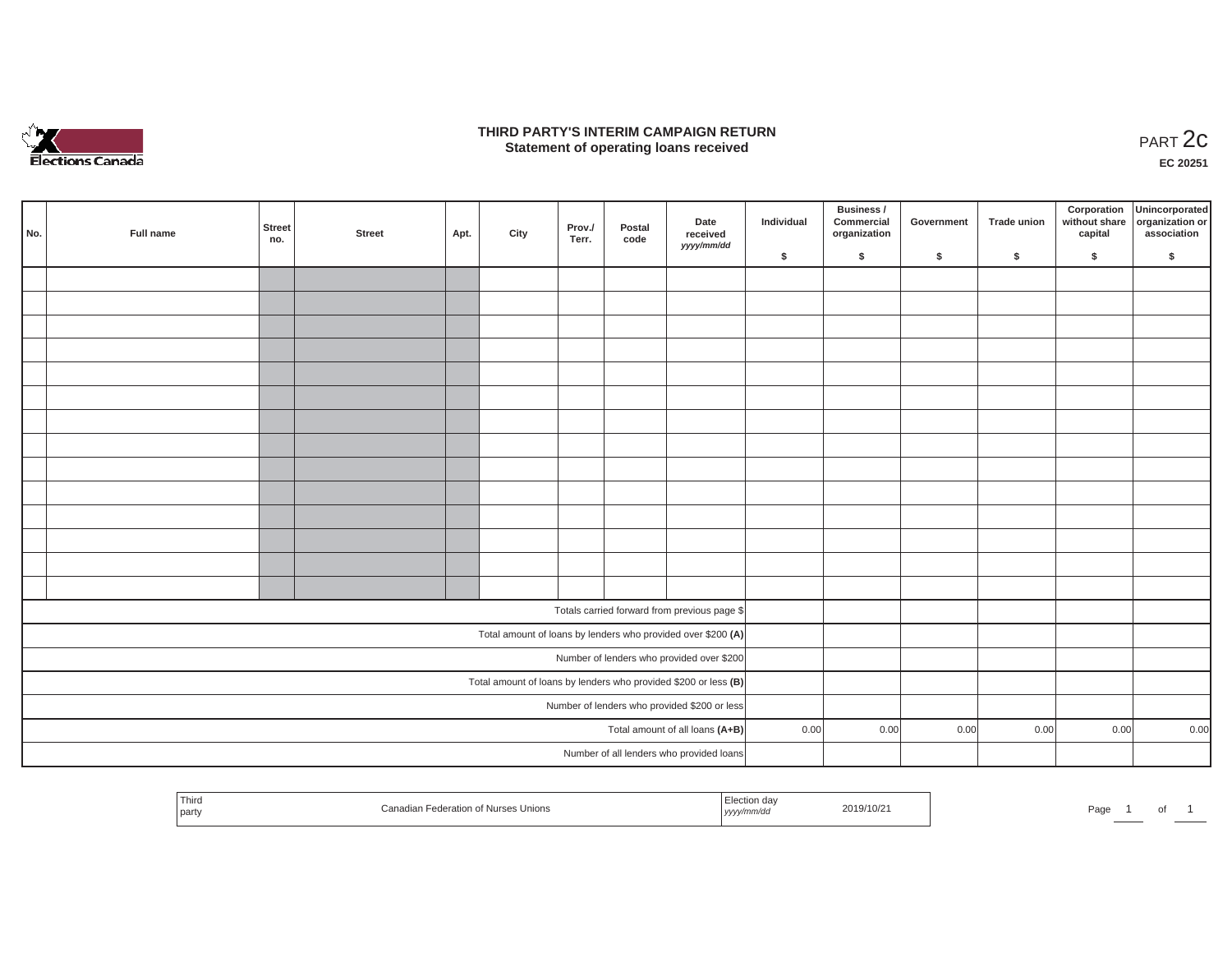# Elections Canada

## **THIRD PARTY'S INTERIM CAMPAIGN RETURN Summary of inflows**

| PART <sub>2d</sub> |
|--------------------|
| EC 20251           |

| No. | Type of contributor / lender                 | <b>Monetary</b><br>Non-monetary<br>contributions<br>contributions<br>(Part 2a)<br>(Part 2b)<br>\$<br>\$ |           | Loans<br>(Part 2c)<br>\$ | Total<br>\$ | Number of<br>contributors and<br>lenders |  |  |
|-----|----------------------------------------------|---------------------------------------------------------------------------------------------------------|-----------|--------------------------|-------------|------------------------------------------|--|--|
| 1.  | Individuals                                  | 0.00                                                                                                    | 0.00      | 0.00                     | 0.00        |                                          |  |  |
| 2.  | Businesses / Commercial organizations        | 0.00                                                                                                    | 0.00      | 0.00                     | 0.00        |                                          |  |  |
| 3.  | Governments                                  | 0.00                                                                                                    | 0.00      | 0.00                     | 0.00        |                                          |  |  |
| 4.  | Trade unions                                 | 110,000.00                                                                                              | 34,820.04 | 0.00                     | 144,820.04  |                                          |  |  |
| 5.  | Corporations without share capital           | 0.00                                                                                                    | 0.00      | 0.00                     | 0.00        |                                          |  |  |
| 6.  | Unincorporated organizations or associations | 0.00                                                                                                    | 0.00      | 0.00                     | 0.00        |                                          |  |  |
| 7.  | Total (items 1 to 6)                         | 110,000.00                                                                                              | 34,820.04 | 0.00                     | 144,820.04  |                                          |  |  |
|     | Total                                        |                                                                                                         |           |                          |             |                                          |  |  |
| 8.  | Amount of third party's resources used       |                                                                                                         |           |                          | 276,281.11  |                                          |  |  |
| 9.  | Grand total (items 7 and 8)                  | 110,000.00                                                                                              | 34,820.04 | 0.00                     | 421,101.15  |                                          |  |  |

| Third<br>Canadian F<br>Unions<br>Federation of Nurses<br>the contract of the contract of the<br>party<br>، الم | Election day<br>yyyy/mm/dd<br>. | 2019/10/21 |
|----------------------------------------------------------------------------------------------------------------|---------------------------------|------------|
|----------------------------------------------------------------------------------------------------------------|---------------------------------|------------|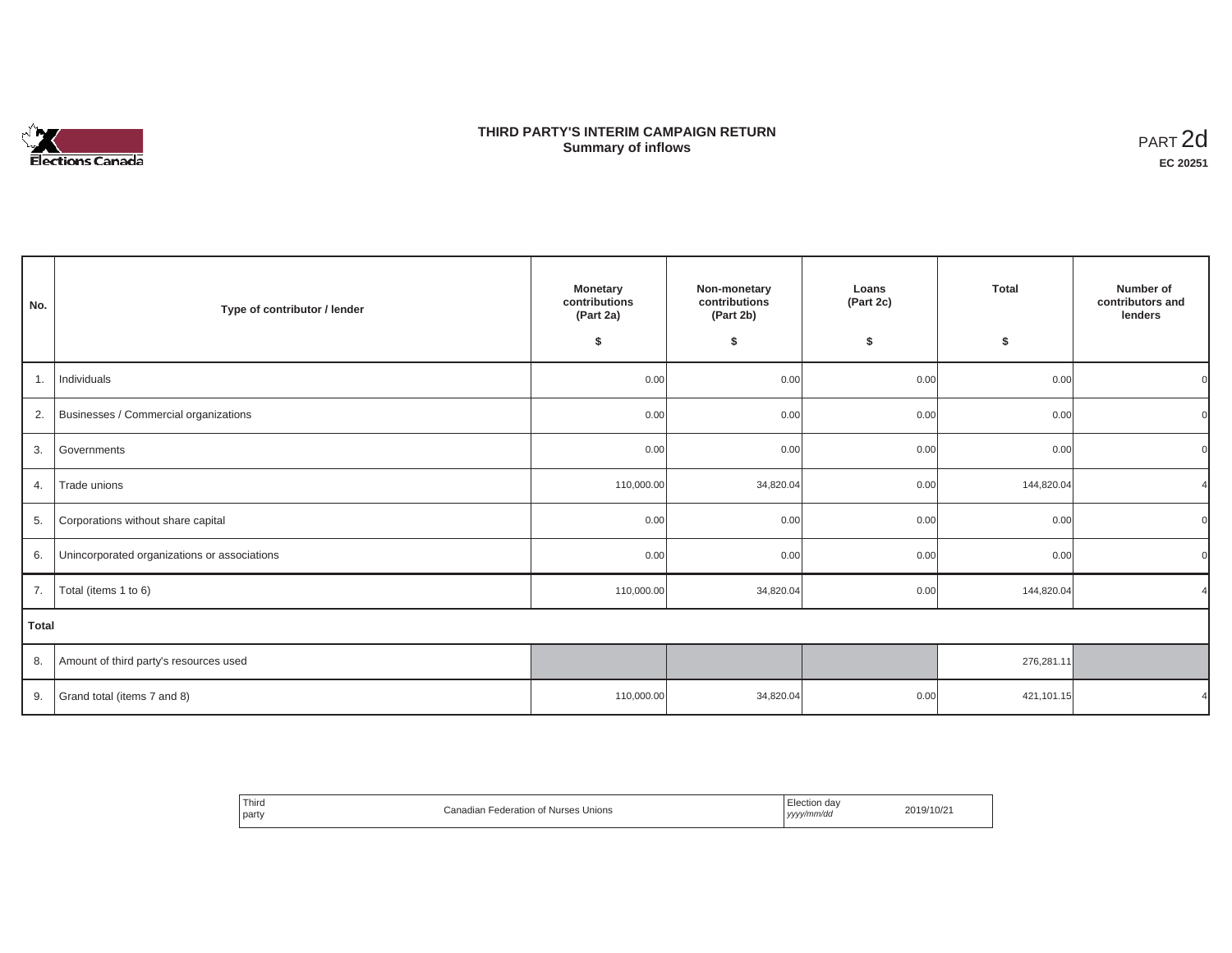

# **THIRD PARTY'S INTERIM CAMPAIGN RETURN Statement of expenses incurred for regulated activities that take place during the pre-election period**  *(Only applicable to a fixed-date general election)*

<code>PART $3$ a</code> **EC 20251**

For a list of expense types, expense categories and expense subcategories, refer to Annex II in the Instructions.

| No. | Date<br>incurred<br>yyyy/mm/dd | ED Code<br>(if applicable) | Supplier            | <b>Expense type</b> | Expense<br>category | Expense<br>subcategory | <b>Starting date</b><br>of activity,<br>advertisement<br>or survey<br>yyyy/mm/dd | <b>Ending date</b><br>of activity,<br>advertisement<br>or survey<br>yyyy/mm/dd | Place of activity or<br>advertisement        | <b>Expense amount</b><br>\$ |
|-----|--------------------------------|----------------------------|---------------------|---------------------|---------------------|------------------------|----------------------------------------------------------------------------------|--------------------------------------------------------------------------------|----------------------------------------------|-----------------------------|
|     | 2019/08/20                     |                            | Environics Research | Election Survey     | Election Survey     | Election Survey        | 2019/08/08                                                                       | 2019/08/16                                                                     | National                                     | 8,475.00                    |
|     |                                |                            |                     |                     |                     |                        |                                                                                  |                                                                                |                                              |                             |
|     |                                |                            |                     |                     |                     |                        |                                                                                  |                                                                                |                                              |                             |
|     |                                |                            |                     |                     |                     |                        |                                                                                  |                                                                                |                                              |                             |
|     |                                |                            |                     |                     |                     |                        |                                                                                  |                                                                                |                                              |                             |
|     |                                |                            |                     |                     |                     |                        |                                                                                  |                                                                                |                                              |                             |
|     |                                |                            |                     |                     |                     |                        |                                                                                  |                                                                                |                                              |                             |
|     |                                |                            |                     |                     |                     |                        |                                                                                  |                                                                                |                                              |                             |
|     |                                |                            |                     |                     |                     |                        |                                                                                  |                                                                                |                                              |                             |
|     |                                |                            |                     |                     |                     |                        |                                                                                  |                                                                                |                                              |                             |
|     |                                |                            |                     |                     |                     |                        |                                                                                  |                                                                                |                                              |                             |
|     |                                |                            |                     |                     |                     |                        |                                                                                  |                                                                                |                                              |                             |
|     |                                |                            |                     |                     |                     |                        |                                                                                  |                                                                                |                                              |                             |
|     |                                |                            |                     |                     |                     |                        |                                                                                  |                                                                                |                                              |                             |
|     |                                |                            |                     |                     |                     |                        |                                                                                  |                                                                                |                                              |                             |
|     |                                |                            |                     |                     |                     |                        |                                                                                  |                                                                                |                                              |                             |
|     |                                |                            |                     |                     |                     |                        |                                                                                  |                                                                                |                                              |                             |
|     |                                |                            |                     |                     |                     |                        |                                                                                  |                                                                                | Totals carried forward from previous page \$ | 0.00                        |
|     |                                |                            |                     |                     |                     |                        |                                                                                  |                                                                                | Total \$                                     | 8,475.00                    |

| Third<br>  party | es Unions | ,,,, | 2019/10/2 | the contract of the contract of the contract of<br>າລລ |  |  |
|------------------|-----------|------|-----------|--------------------------------------------------------|--|--|
|                  |           |      |           |                                                        |  |  |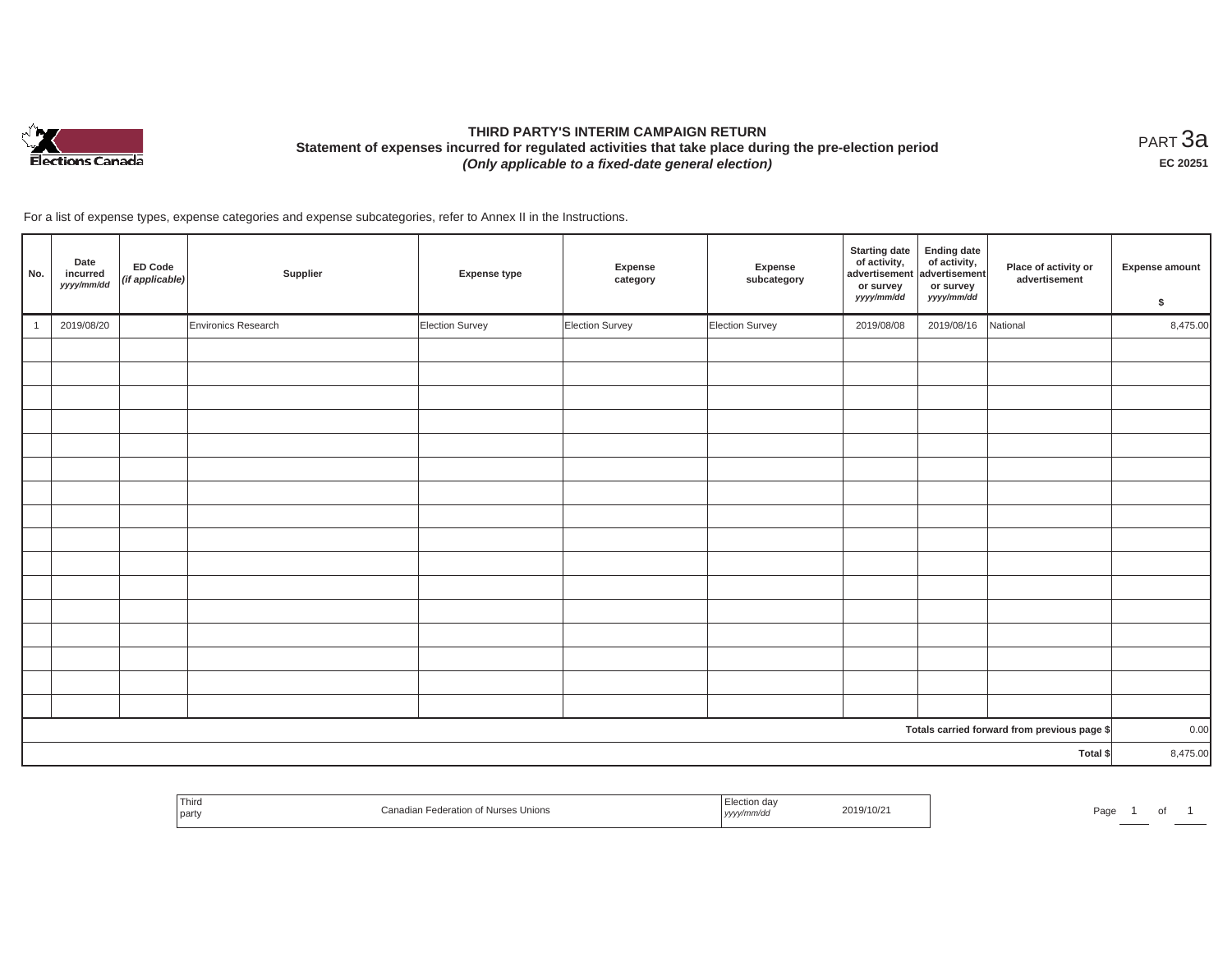

## **THIRD PARTY'S INTERIM CAMPAIGN RETURN Statement of expenses incurred for regulated activities that take place during the election period**<br>РАRТ  $3\mathrm{b}$

For a list of expense types, expense categories and expense subcategories, refer to Annex II in the Instructions.

| No.            | Date<br>incurred<br>yyyy/mm/dd | <b>ED Code</b><br>(if applicable) | Supplier                  | <b>Expense type</b>         | <b>Expense</b><br>category | <b>Expense</b><br>subcategory | <b>Starting date</b><br>of activity,<br>advertisement<br>or survey | <b>Ending date</b><br>of activity,<br>advertisement<br>or survey | Place of activity or<br>advertisement        | <b>Expense amount</b> |
|----------------|--------------------------------|-----------------------------------|---------------------------|-----------------------------|----------------------------|-------------------------------|--------------------------------------------------------------------|------------------------------------------------------------------|----------------------------------------------|-----------------------|
|                |                                |                                   |                           |                             |                            |                               | yyyy/mm/dd                                                         | yyyy/mm/dd                                                       |                                              | \$                    |
|                | 2018/12/14                     |                                   | Point Blank Creative Inc. | <b>Election Advertising</b> | Advertising                | Design & development          | 2019/09/12                                                         | 2019/10/10                                                       | National                                     | 22,600.00             |
| $\overline{2}$ | 2019/02/01                     |                                   | Point Blank Creative Inc. | <b>Election Advertising</b> | Advertising                | Design & Development          | 2019/09/12                                                         | 2019/10/10                                                       | National                                     | 12,712.50             |
| 3              | 2019/02/01                     |                                   | Point Blank Creative Inc. | <b>Election Advertising</b> | Advertising                | Social Media                  | 2019/09/12                                                         | 2019/10/10                                                       | National                                     | 18,919.03             |
| $\overline{4}$ | 2019/02/01                     |                                   | Point Blank Creative Inc. | <b>Election Advertising</b> | Advertising                | <b>Production Costs</b>       | 2019/09/12                                                         | 2019/10/10                                                       | National                                     | 50,793.50             |
| 5              | 2019/02/01                     |                                   | Point Blank Creative Inc. | <b>Election Advertising</b> | Advertising                | Print Media                   | 2019/09/12                                                         | 2019/10/10                                                       | National                                     | 2.994.50              |
| 6              | 2019/02/01                     |                                   | Point Blank Creative Inc. | <b>Election Advertising</b> | Advertising                | Placement Costs               | 2019/09/12                                                         | 2019/10/10                                                       | National                                     | 21,978.50             |
| $\overline{7}$ | 2019/03/12                     |                                   | Point Blank Creative Inc. | <b>Election Advertising</b> | Advertising                | Design & development          | 2019/09/12                                                         | 2019/10/10                                                       | Vational                                     | 6,356.25              |
| 8              | 2019/03/12                     |                                   | Point Blank Creative Inc. | <b>Election Advertising</b> | Advertising                | Social Media                  | 2019/09/12                                                         | 2019/10/10                                                       | National                                     | 9.459.51              |
| 9              | 2019/03/12                     |                                   | Point Blank Creative Inc. | <b>Election Advertising</b> | Advertising                | <b>Production Costs</b>       | 2019/09/12                                                         | 2019/10/10                                                       | National                                     | 25,396.75             |
| 10             | 2019/03/12                     |                                   | Point Blank Creative Inc. | <b>Election Advertising</b> | Advertising                | Print Media                   | 2019/09/12                                                         | 2019/10/10                                                       | Vational                                     | 1,497.25              |
| 11             | 2019/03/12                     |                                   | Point Blank Creative Inc. | <b>Election Advertising</b> | Advertising                | Placement costs               | 2019/09/12                                                         | 2019/10/10                                                       | National                                     | 10,969.25             |
| 12             | 2019/05/01                     |                                   | Point Blank Creative Inc. | <b>Election Advertising</b> | Advertising                | Design & development          | 2019/09/12                                                         | 2019/10/10                                                       | National                                     | 5,085.00              |
| 13             | 2019/05/01                     |                                   | Point Blank Creative Inc. | Election Advertising        | Advertising                | Social Media                  | 2019/09/12                                                         | 2019/10/10                                                       | Vational                                     | 7,567.61              |
| 14             | 2019/05/01                     |                                   | Point Blank Creative Inc. | <b>Election Advertising</b> | Advertising                | Production costs              | 2019/09/12                                                         | 2019/10/10                                                       | National                                     | 20,317.40             |
| 15             | 2019/05/01                     |                                   | Point Blank Creative Inc. | <b>Election Advertising</b> | Advertising                | Print Media                   | 2019/09/12                                                         | 2019/10/10                                                       | National                                     | 1,197.80              |
| 16             | 2019/05/01                     |                                   | Point Blank Creative Inc. | <b>Election Advertising</b> | Advertising                | Placement costs               | 2019/09/12                                                         | 2019/10/10                                                       | Vational                                     | 8,791.40              |
| 17             | 2019/06/14                     |                                   | Point Blank Creative Inc. | Election Advertising        | Advertising                | Design & development          | 2019/09/12                                                         | 2019/10/10                                                       | National                                     | 1,271.25              |
|                |                                |                                   |                           |                             |                            |                               |                                                                    |                                                                  | Totals carried forward from previous page \$ |                       |
|                |                                |                                   |                           |                             |                            |                               |                                                                    |                                                                  | Total \$                                     | 227,927.50            |

| ' Third<br>Nderation of Nurses<br>։ Unions<br>l party | 2019/10/2<br>yyyy/mnvuo | Page |
|-------------------------------------------------------|-------------------------|------|
|-------------------------------------------------------|-------------------------|------|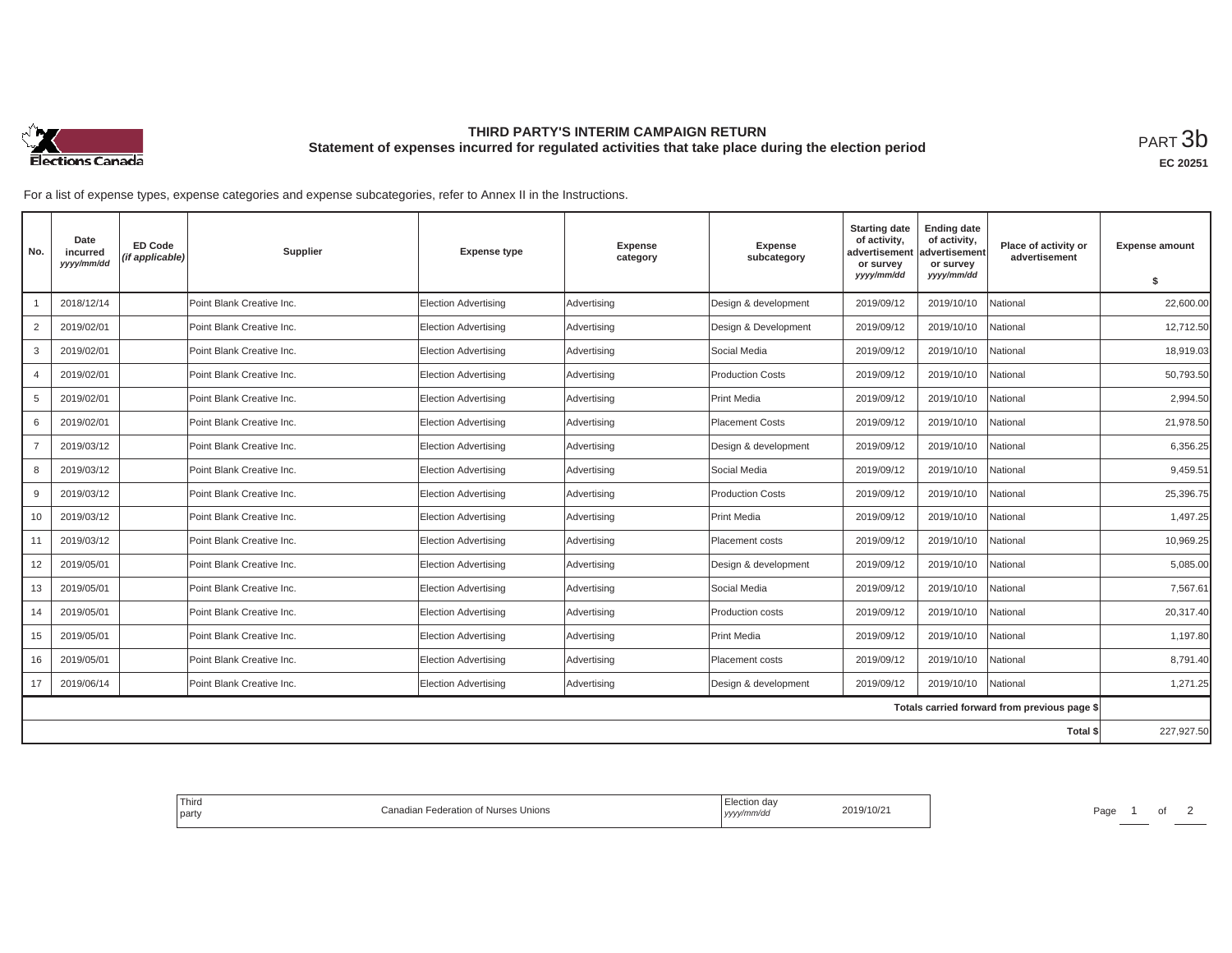

## **THIRD PARTY'S INTERIM CAMPAIGN RETURN Statement of expenses incurred for regulated activities that take place during the election period**<br>РАRТ  $3\mathrm{b}$

For a list of expense types, expense categories and expense subcategories, refer to Annex II in the Instructions.

| No. | Date<br>incurred<br>yyyy/mm/dd | <b>ED Code</b><br>(if applicable) | Supplier                  | <b>Expense type</b>         | <b>Expense</b><br>category                           | Expense<br>subcategory  | <b>Starting date</b><br>of activity,<br>advertisement<br>or survey | <b>Ending date</b><br>of activity,<br>advertisement<br>or survey | Place of activity or<br>advertisement        | <b>Expense amount</b> |
|-----|--------------------------------|-----------------------------------|---------------------------|-----------------------------|------------------------------------------------------|-------------------------|--------------------------------------------------------------------|------------------------------------------------------------------|----------------------------------------------|-----------------------|
|     |                                |                                   |                           |                             |                                                      |                         | yyyy/mm/dd                                                         | yyyy/mm/dd                                                       |                                              | \$                    |
| 18  | 2019/06/14                     |                                   | Point Blank Creative Inc. | <b>Election Advertising</b> | Advertising                                          | Social Media            | 2019/09/12                                                         | 2019/10/10                                                       | National                                     | 1,891.90              |
| 19  | 2019/06/14                     |                                   | Point Blank Creative Inc. | <b>Election Advertising</b> | Advertising                                          | <b>Production Costs</b> | 2019/09/12                                                         | 2019/10/10                                                       | National                                     | 5,079.35              |
| 20  | 2019/06/14                     |                                   | Point Blank Creative Inc. | <b>Election Advertising</b> | Advertising                                          | <b>Print Media</b>      | 2019/09/12                                                         | 2019/10/10                                                       | National                                     | 299.45                |
| 21  | 2019/06/14                     |                                   | Point Blank Creative Inc. | <b>Election Advertising</b> | Advertising                                          | <b>Placement Costs</b>  | 2019/09/12                                                         | 2019/10/10                                                       | National                                     | 2,197.85              |
| 22  | 2019/09/06                     |                                   | Point Blank Creative Inc. | Election Advertising        | Advertising                                          | <b>Placement Costs</b>  | 2019/09/12                                                         | 2019/10/10                                                       | National                                     | 109,350.00            |
| 23  | 2019/09/19                     |                                   | Point Blank Creative Inc. | <b>Election Advertising</b> | Advertising                                          | <b>Production Costs</b> | 2019/09/12                                                         | 2019/10/10                                                       | National                                     | 6,780.00              |
| 24  | 2019/09/20                     |                                   | Cineplex Media            | <b>Election Advertising</b> | Advertising                                          | <b>Placement Costs</b>  | 2019/09/20                                                         | 2019/10/03                                                       | Nova Scotia                                  | 8,822.80              |
| 25  | 2019/09/23                     |                                   | MW360Media                | <b>Election Advertising</b> | Advertising                                          | <b>Placement Costs</b>  | 2019/09/24                                                         | 2019/10/03                                                       | Nova Scotia                                  | 17.252.30             |
| 26  | 2019/09/24                     |                                   | Allen Print               | <b>Election Advertising</b> | Advertising                                          | Signs                   | 2019/09/11                                                         | 2019/10/21                                                       | Nova Scotia                                  | 631.14                |
| 27  | 2019/09/11                     |                                   | Point Blank Creative Inc. | Election Advertising        | Advertising                                          | <b>Production Costs</b> | 2019/09/20                                                         | 2019/10/03                                                       | Nova Scotia                                  | 1,380.00              |
| 28  | 2019/09/28                     |                                   | CFNU                      | Election Advertising        | Salaries, wages & consulting fee Remuneration        |                         | 2019/09/12                                                         | 2019/10/20                                                       | National                                     | 19,128.17             |
| 29  | 2019/09/28                     |                                   | CFNU                      | <b>Election Advertising</b> | Salaries, wages & consulting fee Payroll remittances |                         | 2019/09/12                                                         | 2019/10/20                                                       | National                                     | 3,748.69              |
| 30  | 2019/09/28                     |                                   | <b>CFNU</b>               | Election Advertising        | Office                                               | Rent                    | 2019/09/12                                                         | 2019/10/20                                                       | Vational                                     | 1,052.41              |
| 31  | 2019/09/28                     |                                   | CFNU                      | Election Advertising        | Office                                               | Telephone               | 2019/09/12                                                         | 2019/10/20                                                       | National                                     | 350.79                |
| 32  | 2019/09/18                     |                                   | Point Blank Creative Inc. | <b>Election Advertising</b> | Advertising                                          | <b>Production Costs</b> | 2019/09/20                                                         | 2019/10/10                                                       | St.John's, NL                                | 920.00                |
| 33  | 2019/09/19                     |                                   | Facebook/Instagram        | <b>Election Advertising</b> | Advertising                                          | <b>Content Boosting</b> | 2019/09/11                                                         | 2019/09/19                                                       | INL                                          | 280.00                |
| 34  | 2019/09/20                     |                                   | Cineplex                  | Election Advertising        | Advertising                                          | <b>Placement Cost</b>   | 2019/09/20                                                         | 2019/10/10                                                       | St. John's, NL                               | 5,533.80              |
|     |                                |                                   |                           |                             |                                                      |                         |                                                                    |                                                                  | Totals carried forward from previous page \$ | 227,927.50            |
|     |                                |                                   |                           |                             |                                                      |                         |                                                                    |                                                                  | Total \$                                     | 412,626.15            |

| <b>Third</b><br>the control of the control of<br>n of Nurses<br>s Unions<br>adion Foderation<br>`ono<br>' party | Election day<br>2019/10/2<br>, yyyy/mm/aa | Page |
|-----------------------------------------------------------------------------------------------------------------|-------------------------------------------|------|
|-----------------------------------------------------------------------------------------------------------------|-------------------------------------------|------|